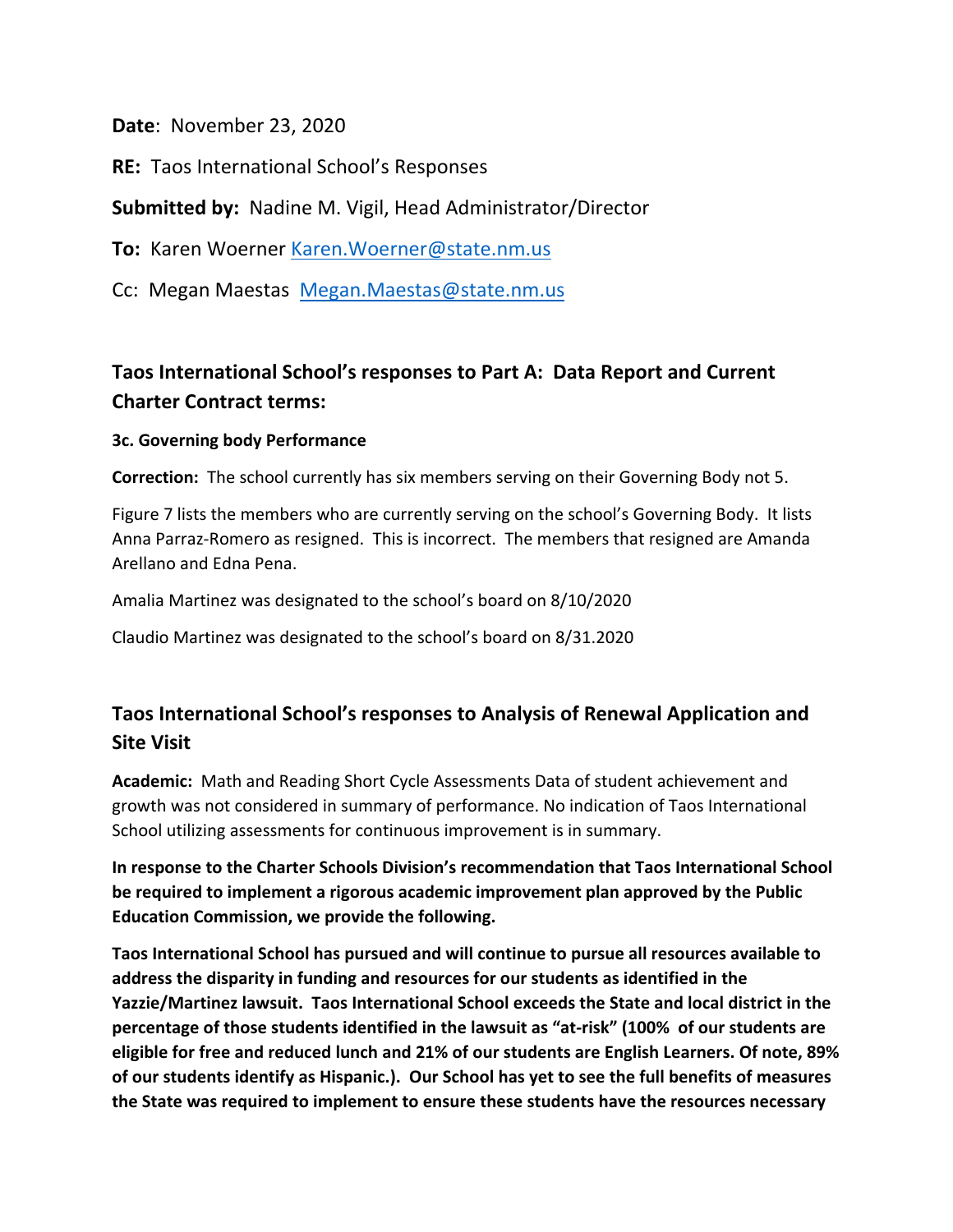**to make academic gains comparable to non-disadvantaged students. The Charter Schools Division makes no mention of the impact our population's demographics have on academic gains in light of the Yazzie Martinez lawsuit.** 

**The following is a summary of the elements of Taos International School's ongoing strategic plan that includes but not limited to:** 

- Teachers use data to customize and differentiate instructional planning for the class, individual students and groups comprised of students with similar skills
- Attention to increasing rigor for
- a. low achieving students
- b. low-income students,
- c. students with disabilities
- d. English Learners
- e. students of color
- f. and high-achieving students
- Ongoing professional development opportunities that provide educators with strategies for increasing rigor and using supports to meet the needs of all students
- Opportunities for advanced coursework offerings or enrichment; use of in-class strategies such as small group instruction that meets the needs of all students
- Lesson planning/units of inquiry templates that prompt teachers to describe how they will challenge high-achieving students and support students who are below grade level
- A variety of formal and informal assessments that provide actionable, unique, and timely data on student progress
- Ongoing, varied assessment data is used to guide differentiated instructional practices to meet the needs of all students
- Opportunities for students to have ownership of learning goals and outcomes (e.g. student-led conferences)
- Teachers utilize a checklist of strategies: Teaching and Learning, Coaching, School Leadership and District and State Leadership to assess and address gaps in student learning

## **Financial. The chart was presented with incorrect and misleading information. Following is an explanation:**

As noted, the School received no audit findings from the independent auditor included within the Public Education Department's annual audit for the two years audited under its current contract, i.e. FY 19 and FY 20. The audit for FY21, the third year of the School's contract, has not been released. TIS continues to report on a quarterly basis. Also, according to the PEC's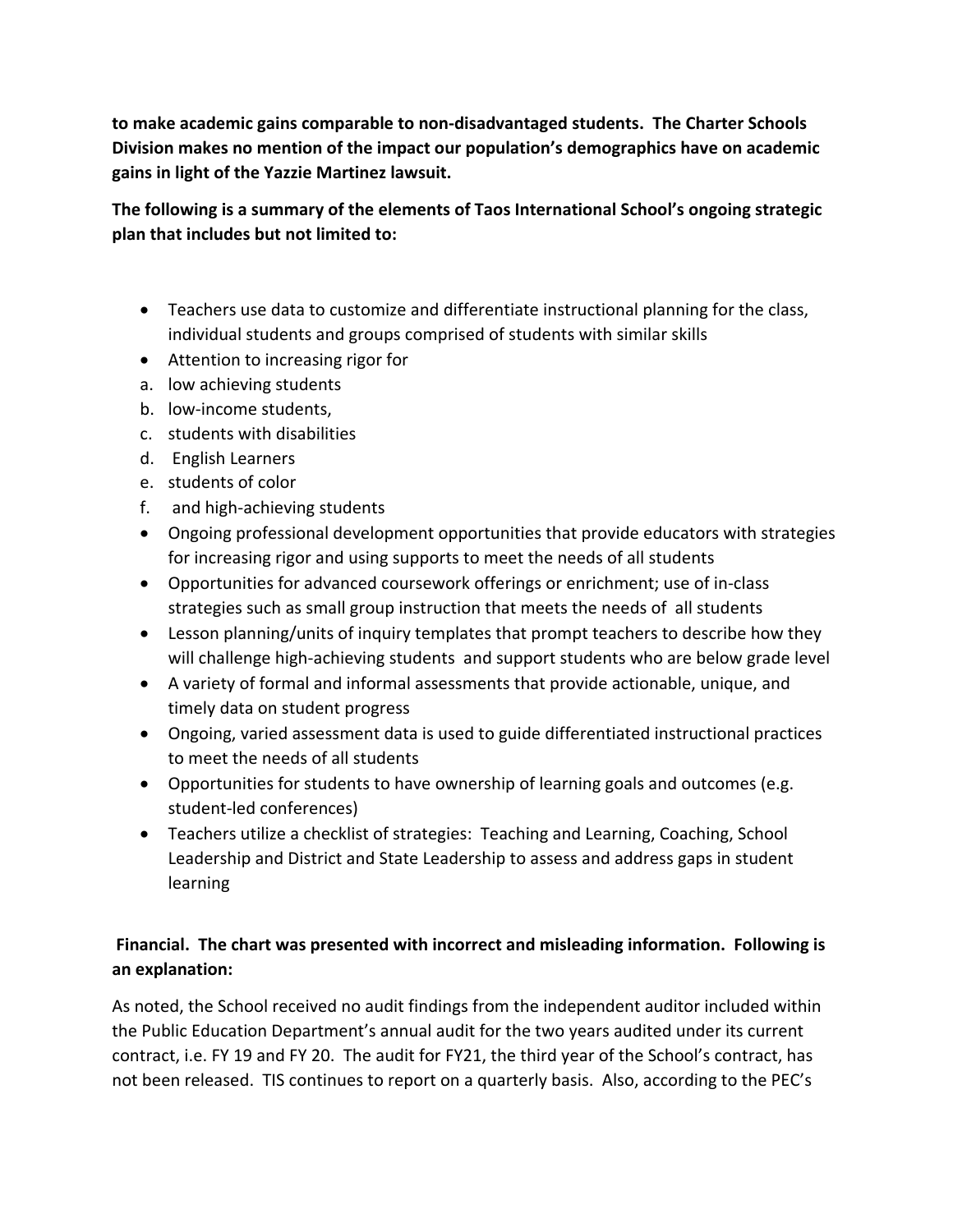performance framework criteria 2a. and 2b. for Financial Compliance, the Charter Schools Division states that the School "Meets the Standard."

The school membership on the FY21 40-day STARs report exceeds the projected membership by 23 students contrary to the information on the operational budget CSD inserted on page 4 of the "Preliminary Analysis of Renewal Application and Site Visit." It is estimated that the additional 23 students will generate in excess of \$110,000 in additional revenue for FY21. The school administration and business manager continue to work to make budget adjustments as they receive them from the PED. The school will have a positive fund balance at the end of FY21, even with all the issues associated with COVID-19.

To provide clarification of the operational budget presented by CSD, please find below the same schedule extended to include accrued liabilities and actual reconciled cash as reported to the PED and included within the FY21 audit. As can be seen, Budget Balance does not equal cash balance. In addition, the school is submitting Requests for Reimbursement monthly which also helps with the cash balances.

The September 30, 2020 cash report reported a reconciled operational cash balance of \$49,884 which is approximately 2.89% of the operational budget. Total all funds reconciled cash balance reported was \$158,276. It should be noted that nowhere, in the Public School Finance Act or applicable regulations are schools required to maintain a 3% cash balance.